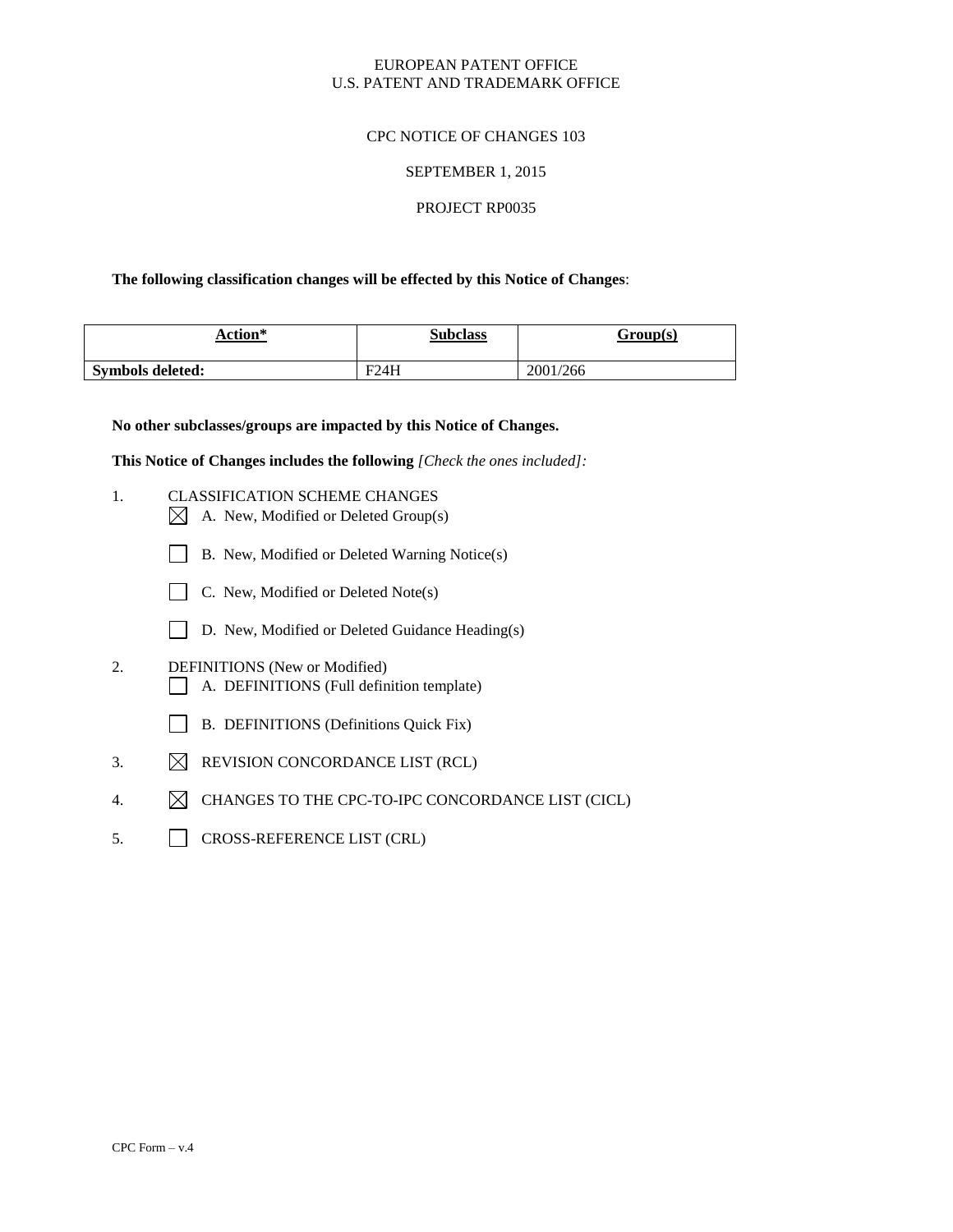### CPC NOTICE OF CHANGES 103

### SEPTEMBER 1, 2015

#### PROJECT RP0035

### 1. CLASSIFICATION SCHEME CHANGES

#### A. New, Modified or Deleted Group(s)

**SUBCLASS F24H - FLUID HEATERS, e.g. WATER OR AIR HEATERS, HAVING HEAT GENERATING MEANS, IN GENERAL (heat-transfer, heat-exchange or heat-storage materials C09K 5/00; tube furnaces for thermal non-catalytic cracking C10G 9/20; devices, e.g. valves, for venting and aerating enclosures F16K 24/00; steam traps or like apparatus F16T; steam generation F22; combustion apparatus F23; domestic stoves or ranges F24B, F24C; domestic- or space-heating systems F24D; furnaces, kilns, ovens, retorts F27; heat-exchangers F28; electric heating elements or arrangements H05B)**

| Type* | <b>Symbol</b> | <u>Indent</u><br><b>Level</b><br><b>Number</b><br>of dots<br>(e.g. 0, 1, | <b>Title</b><br>(new or modified)<br>"CPC only" text should normally be<br>enclosed in {curly brackets}** | <b>Transferred to</b> " |
|-------|---------------|--------------------------------------------------------------------------|-----------------------------------------------------------------------------------------------------------|-------------------------|
|       | F24H2001/266  |                                                                          | <empty code="" indexing=""></empty>                                                                       | F24H1/26                |

\*N = new entries where reclassification into entries is involved; C = entries with modified file scope where reclassification of documents from the entries is involved;  $Q =$  new entries which are firstly populated with documents via administrative transfers from deleted (D) entries. Afterwards, the transferred documents into the Q entry will either stay or be moved to more appropriate entries, as determined by intellectual reclassification; E= existing entries with enlarged file scope, which receive documents from C or D entries, e.g. when a limiting reference is removed from the entry title;  $M =$  entries with no change to the file scope (no reclassification);  $D =$  deleted entries;  $F =$  frozen entries will be deleted once reclassification of documents from the entries is completed;  $U =$  entries that are unchanged.

#### NOTES:

- \*\*No {curly brackets} are used for titles in CPC only subclasses, e.g. C12Y, A23Y; 2000 series symbol titles of groups found at the end of schemes (orthogonal codes); or the Y section titles. The {curly brackets} are used for 2000 series symbol titles found interspersed throughout the main trunk schemes (breakdown codes).
- For U groups, the minimum requirement is to include the U group located immediately prior to the N group or N group array, in order to show the N group hierarchy and improve the readability and understanding of the scheme. Always include the symbol, indent level and title of the U group in the table above.
- All entry types should be included in the scheme changes table above for better understanding of the overall scheme change picture. Symbol, indent level, and title are required for all types except "D" which requires only a symbol.
- #"Transferred to" column must be completed for all C, D, F, and Q type entries. F groups will be deleted once reclassification is completed.
- When multiple symbols are included in the "Transferred to" column, avoid using ranges of symbols in order to be as precise as possible.
- For administrative transfer of documents, the following text should be used: " < administrative transfer to XX >" or "<administrative transfer to XX and YY simultaneously>" when administrative transfer of the same documents is to more than one place.
- Administrative transfer to main trunk groups is assumed to be "invention information", unless otherwise indicated, and to 2000 series groups is assumed to be "additional information".
- hydrogen, halogens, oxygen or nitrogen."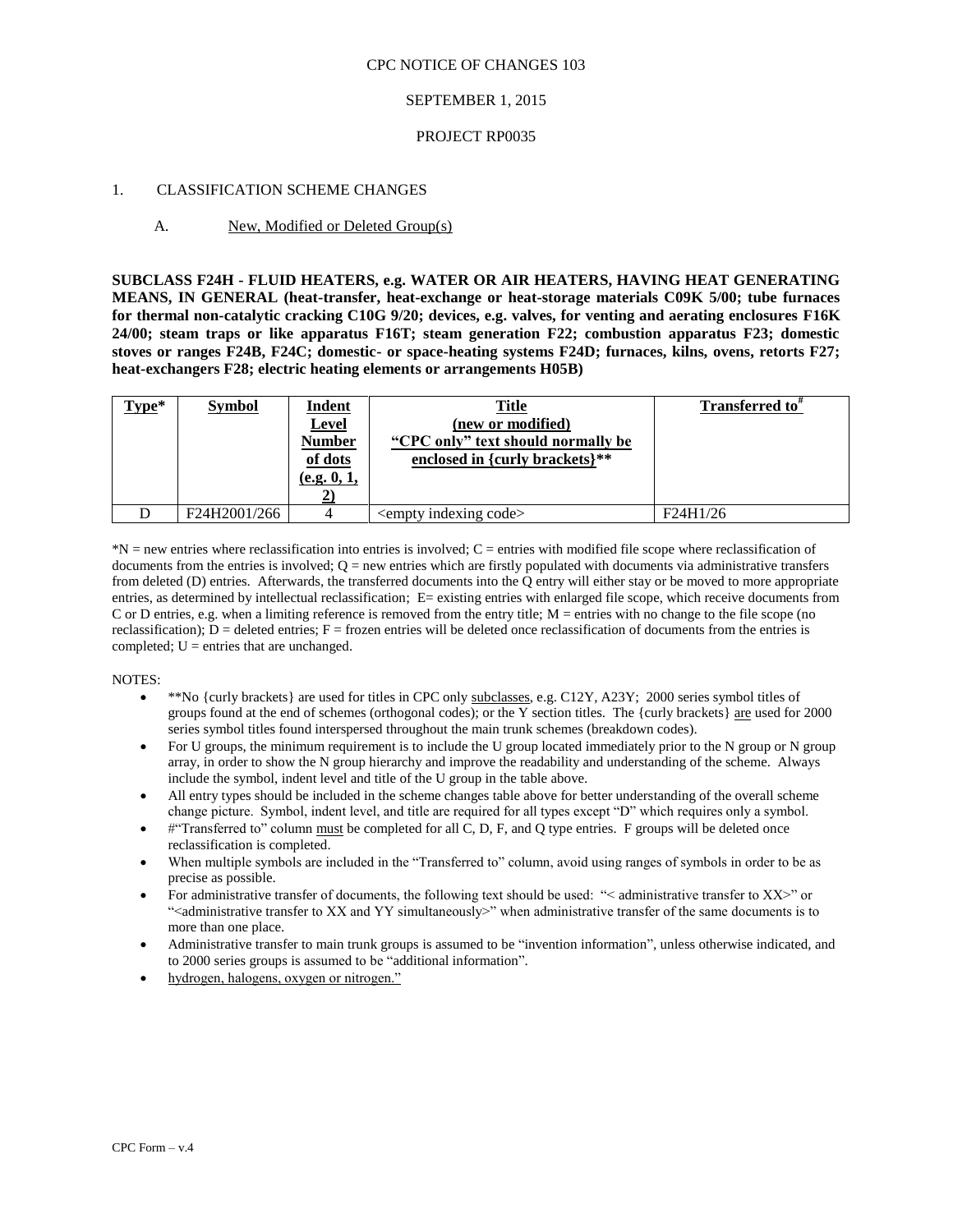### CPC NOTICE OF CHANGES 103

## SEPTEMBER 1, 2015

### PROJECT RP0035

## 3. REVISION CONCORDANCE LIST (RCL)

| Type* | From CPC Symbol (existing) | To CPC Symbol(s) |
|-------|----------------------------|------------------|
|       | F24H2001/266               | F24H1/26         |

 $*C$  = entries with modified file scope where reclassification of documents from the entries is involved;  $Q$  = new entries which are firstly populated with documents via administrative transfers from deleted (D) entries. Afterwards, the transferred documents into the Q entry will either stay or be moved to more appropriate entries, as determined by intellectual reclassification;  $D =$ deleted entries.

NOTES:

- Only C, D, and O type entries are included in the table above.
- When multiple symbols are included in the "To" column, avoid using ranges of symbols in order to be as precise as possible.
- For administrative transfer of documents, the following text should be used: "< administrative transfer to XX>" or "<administrative transfer to XX and YY simultaneously>" when administrative transfer of the same documents is to more than one place.
- Administrative transfer to main trunk groups is assumed to be "invention information", unless otherwise indicated, and to 2000 series groups is assumed to be "additional information".